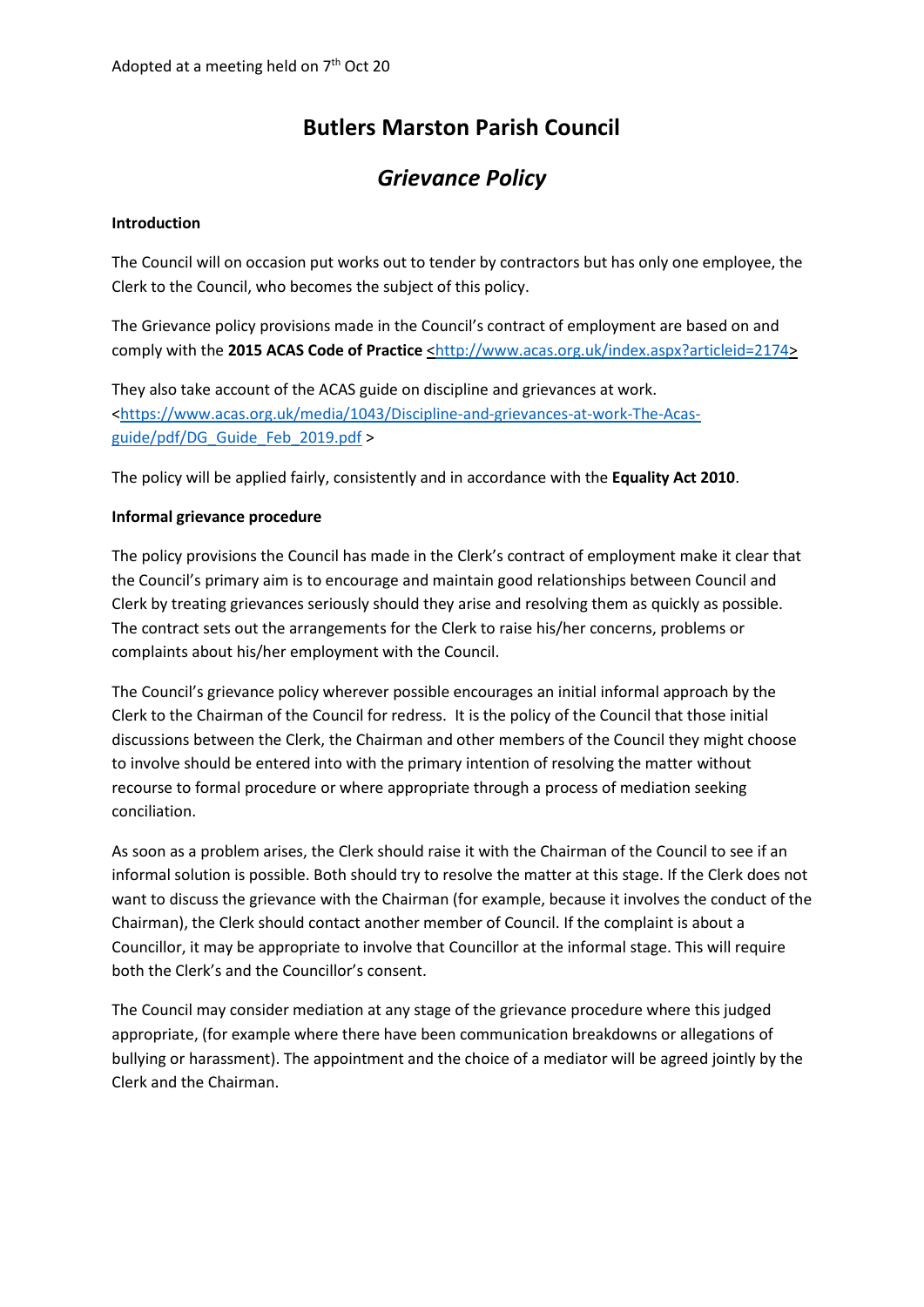## **Formal grievance procedure**

In the event the arrangements outlined in the contract and in this policy for informal reconciliation between the parties have not proved sufficient to reach a mutually agreed and satisfactory conclusion, and the complaint is not one that should properly be dealt with as a code of conduct complaint - which would involve a separate process under the direction of the Monitoring Officer of Stratford District Council – the Clerk may submit a formal grievance. It should be submitted in writing to the Chairman of Butlers Marston Parish Council.

The Chairman will arrange for a grievance hearing sub-committee to be formed of 3 members of the Council to hear the grievance. The sub-committee will appoint a Chairman from one of its members. No Councillor with direct involvement in the matter shall be appointed to the sub-committee. Where this requirement creates a vacancy on the sub-committee, the Councillor's place will be taken by a Councillor from another town/parish/district/county council.

The policy provisions in the Council's contract of employment make clear that under the provisions of the 1999 Employment Relations Act Section, at this stage, the Council's Clerk has the right to have a representative of his/her choice present at any Grievance or Disciplinary hearing.

This policy confirms this provision and provides details as follows of how that process is to be conducted were it to be questioned at the time.

The provision includes any meeting held with the Clerk to hear about, gather facts about, discuss, consider or resolve their grievance. The companion will be permitted to address the grievance meetings, to present the Clerk's case for his/her grievance/appeal and to confer with the Clerk. The companion cannot answer questions put to the Clerk, address the meeting against the Clerk's wishes or prevent the Clerk from explaining his/her case.

## **Notification**

Within 10 working days of the Council receiving the Clerk's grievance (this may be longer if there is an investigation), the Clerk will normally be asked, in writing, to attend a grievance meeting.

The written notification will include the following:

- the names of its elected Chairman and other members
- the date, time and place for the meeting.
- the Clerk's right to be accompanied
- a copy of this Grievance Policy
- confirmation that, if necessary, witnesses may attend (or submit witness statements) on the Clerk's behalf and that the Clerk should provide the names of his/her witnesses as soon as possible before the meeting
- confirmation that the Clerk will provide the Council with any supporting evidence in advance of the meeting, usually with at least two days' notice
- findings of the investigation if there has been an investigation
- an invitation for the Clerk to request any adjustments to be made for the hearing (for example where a person has a health condition).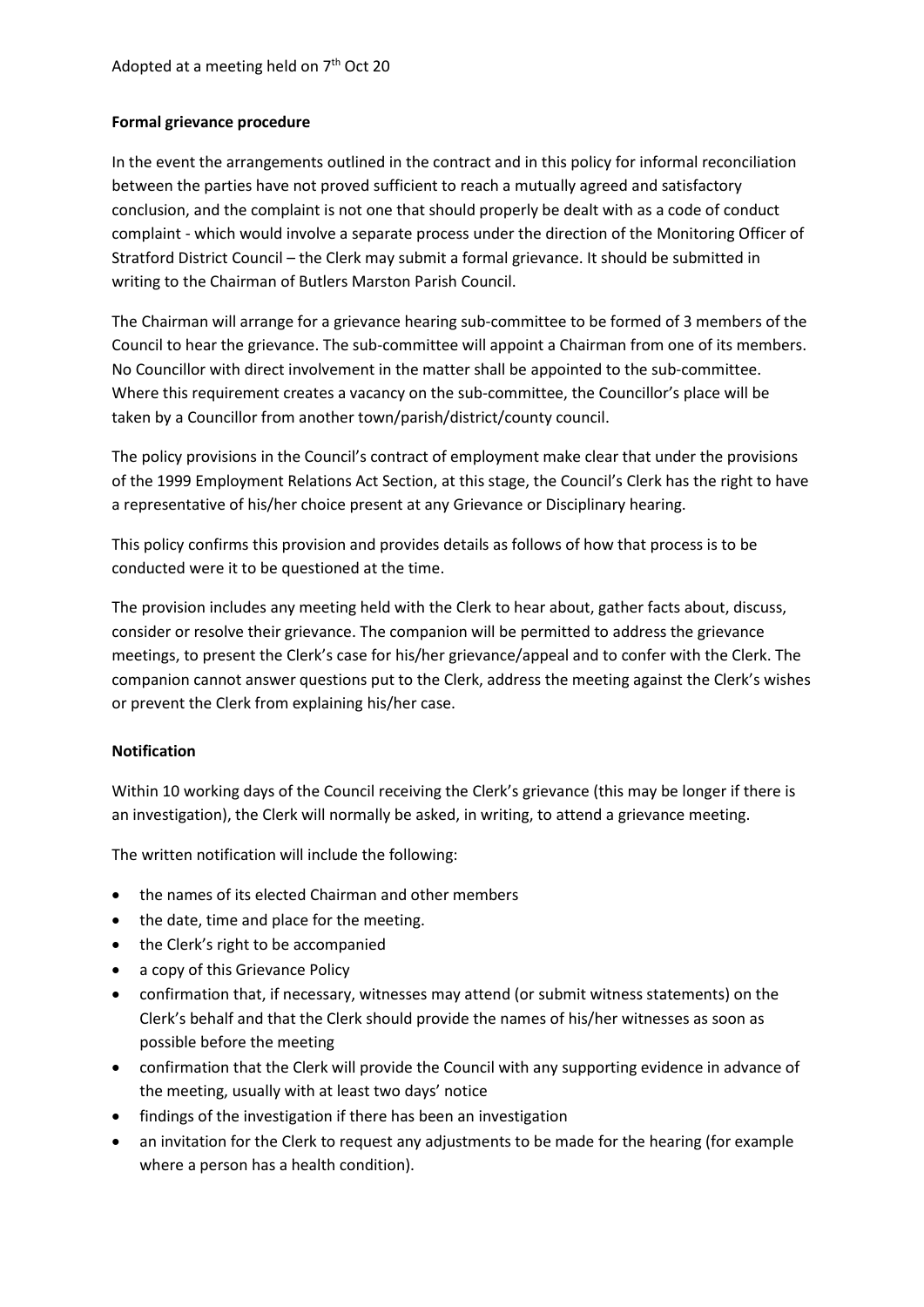## **Attendance**

The Clerk and his/her chosen companion if involved, must make all reasonable efforts to attend. If the companion is not available for the proposed date of the meeting, the Clerk can request a postponement and can propose an alternative date that is within five working days of the original meeting date.

Any changes to specified time limits must be agreed by the Clerk and the Council.

## **Investigation**

If the sub-committee decides that it is appropriate, (e.g. if the grievance is complex), it may appoint an investigator to carry out an investigation before the grievance meeting to establish the facts of the case. The investigation may include interviews (e.g. with the Clerk submitting the grievance, Councillors or electors of the parish).

If the Clerk considers that the grievance concerns his/her safety within the working environment, whether or not it also concerns a complaint against a councillor, the safety concerns should be included in the investigation.

The investigator will be expected to summarise their findings (usually within an investigation report) and present their findings to the sub-committee.

## **The grievance meeting**

At the grievance meeting:

- the elected chairman will introduce the members of the sub-committee to the Clerk
- the Clerk (or companion) will set out the grievance and present the evidence
- the chairman will ask the Clerk questions about the information presented and will want to understand what action the Clerk wants the Council to take
- any member of the sub-committee and the Clerk (or the companion) may question any witness
- the Clerk (or companion) will have the opportunity to sum up the case

A grievance meeting may be adjourned to allow matters that were raised during the meeting to be investigated by the sub-committee.

The chairman will provide the Clerk with the sub-committee's decision, in writing, usually within five working days of the meeting. The letter will notify the Clerk of the action, if any, that the Council will take and of the Clerk's right to appeal against the decision.

## **Right to appeal**

In practice, in such a small Council, the decision having been arrived at through due process will be taken as final.

In the event the Clerk wishes nevertheless to invoke his/her right to appeal, for example citing the failure of the Council to follow its own grievance procedure, to put forward sufficient evidence to support the decision, or to take account of new evidence that has come to light since the decision,